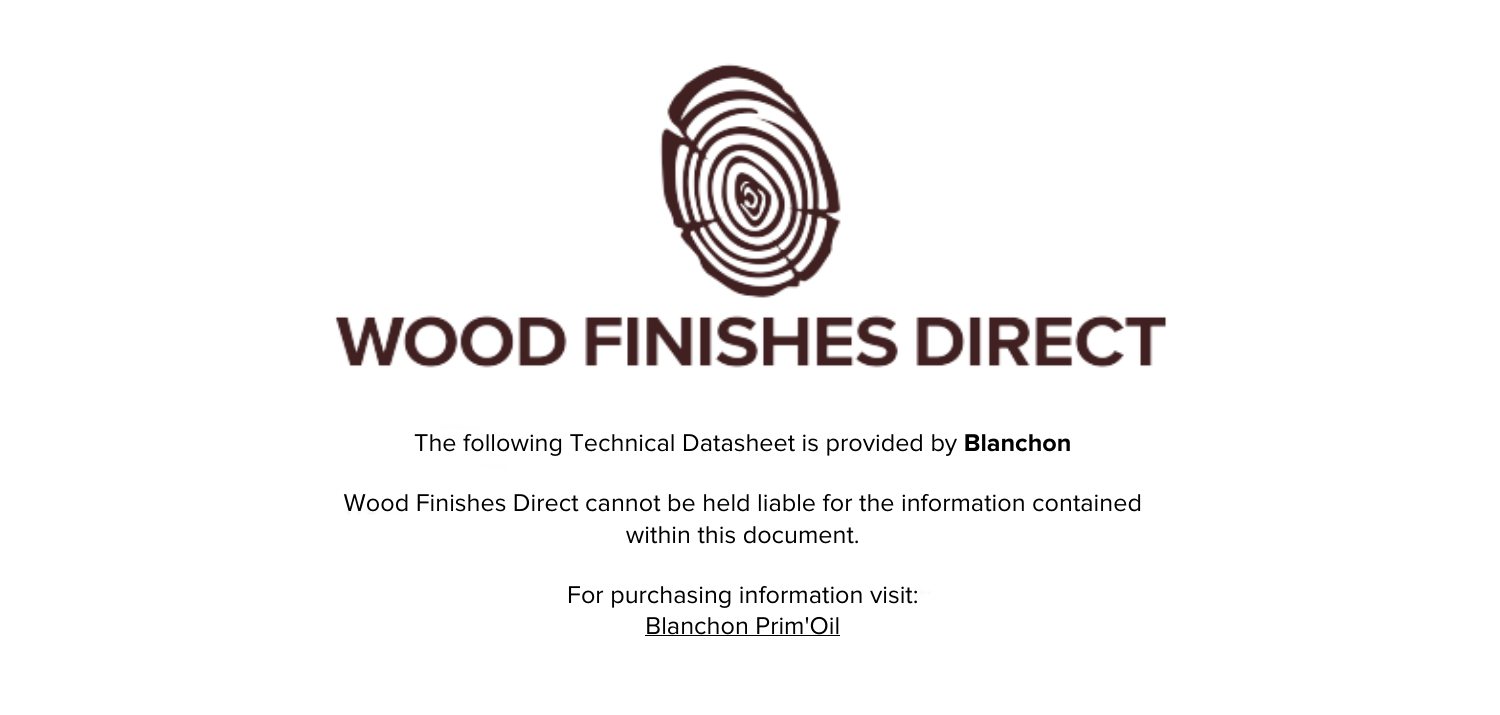## A special primer that "prepares" exotic wood before oiling

**Special pre-oiling** water-repellent primer

Recommended on exotic & resinous woods, "ship's deck" wood floors, areas with high levels of humidity

П

## **Avoid delays** in the drying time

П

1 coat application

### Quick drying time

П

Does not change the original colour of the wood

г

**Specially for interior use** 

г

# Prim'Oil<sup>™</sup>



#### PRODUCT DESCRIPTION

- Blanchon Prim'Oil™ is a multi-purpose primer based on synthetic resins. The product has been specially designed to be applied on "difficult" wood.
- Most exotic woods (particularly iroko, merbau, ipe and teak) and certain European resinous  $\mathbf{r}$ woods (such as olive) have a pronounced drying retardant character, which can delay the drying time of an oil, causing surface defects, uneven appearance, etc. An application of Prim'Oil<sup>™</sup> will prevent this delay from affecting to the oil.
- Prim'Oil™ does not block the pores of the wood and increases the dust protection of the oil (or Hardwax Oil) applied on top.
- Prim'Oil™ is also recommended on wood floors with "ship's deck" joints. It can be coated with  $\blacksquare$ any Blanchon oils<sup>(1)</sup>.
- **Quick-drying time.**
- Colourless finish: Prim'Oil<sup>™</sup> is invisible after application of the oil.
- Prim'Oil™ should only be used internally on parquets, wood floors, cross-grained wood flooring and interior woodwork before oiling (it is not suitable for exterior applications).

#### **SURFACE PREPARATION**

- Sand old or new flooring to bare wood with 24 or 36 grit paper, then with grade 50 or 60 and  $\overline{\phantom{a}}$ finish with a worn grade 80, 100 or 120 (see \*Appendix on page 2 for details on how to sand wood flooring].
- If any gap filling is necessary (holes, cracks), use Blanchon Resin Filler, or Blanchon Odourless Multi-Purpose Wood Filler before the final sanding (refer to the relevant Technical Data Sheets).
- Carefully remove all traces of dust.
- The wood floor must be perfectly clean and dry with, in general, a moisture content of less than 10%.
- Do not use detergents or whiteners.
- Any oils that have come from exotic woods should be removed with acetone.

#### Insecticide treatment

■ Only use products recommended by Blanchon (Trait'Plus®).

#### **Wood staining**

- Floors sanded back to bare wood can be stained with Blanchon Waterborne Dye (wood shades, colours or pastel shades) or Blanchon Wood-Ageing Agent. After completely dry, apply a coat of Blanchon Prim'Oil<sup>™</sup>.
- When using light shades, the warmth and tonality of the wood should be taken into account and the final colour obtained after having applied the coat of Prim'Oil™ should be assessed, if necessary by carrying out a small test on a small inconspicuous area.

NB: on stained wood (or on wood that has been previously stained), different levels of wear across the floor is likely to affect the overall colour. Therefore, careful and regular maintenance should be carried out in order to ensure the decorative effects and protection last.

#### **DIRECTIONS FOR USE**

- Prim'Oil<sup>™</sup> is ready to use and should be applied neat.
- Shake thoroughly before use.
- Do not apply to wood floor with a temperature below 12°C. Only use in well ventilated areas. Do  $\overline{\phantom{a}}$ not leave plants and aquariums in areas where the product has been applied.
- Apply with a brush, graining brush or short hair roller in one generous, even coat.
- Prim'Oil™ dries in 45 minutes, under normal conditions. If necessary, lightly rub down with a very fine sandpaper. Then carefully remove all traces of dust.
- $\blacksquare$  Finally apply the desired oil.